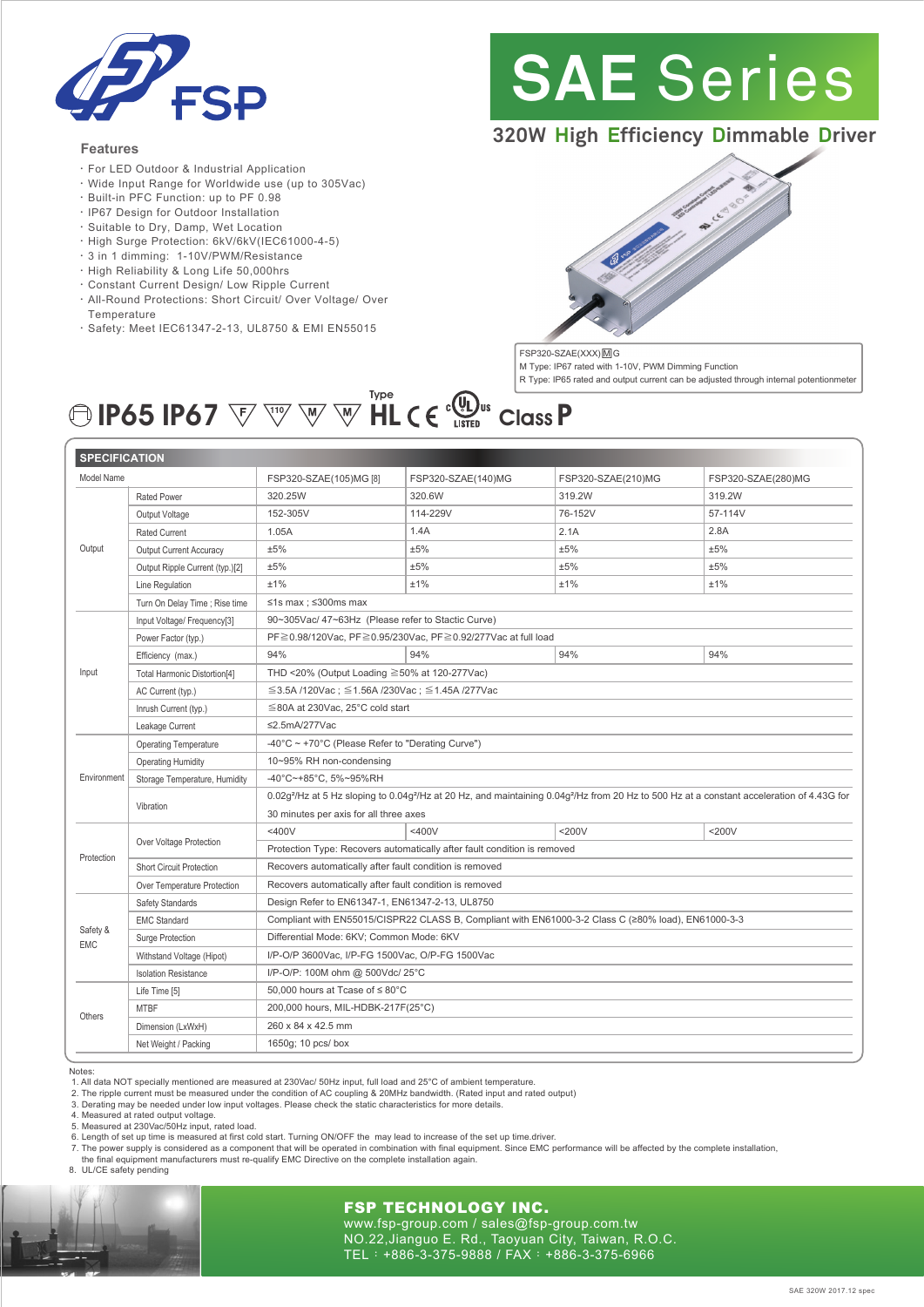



#### 0-10V Dimming Curve

\*Direct connecting to LEDs is suggested



#### FSP TECHNOLOGY INC.

www.fsp-group.com / sales@fsp-group.com.tw NO.22,Jianguo E. Rd., Taoyuan City, Taiwan, R.O.C. TEL:+886-3-375-9888 / FAX:+886-3-375-6966